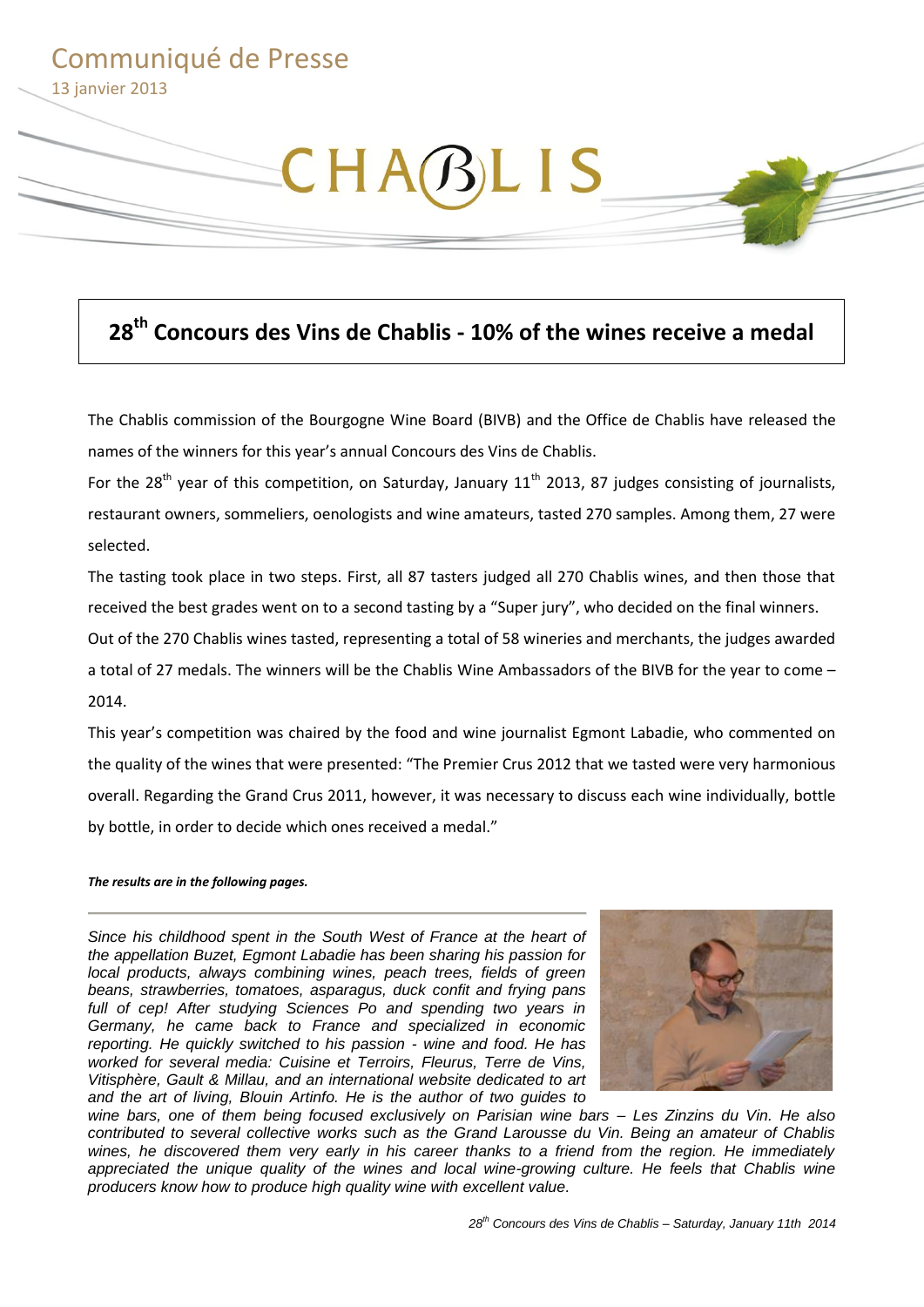

# **Concours des Vins de Chablis**

**Results of the 28th edition**

*Saturday, January 11th 2014*

*©BIVB Chablis*

# **Petit Chablis 2012**

## **Gold Medal**

**Domaine WILLIAM FEVRE - Chablis DAUVISSAT Jean Père et Fils - Milly Silver Medal Domaine SERVIN - Chablis Bronze Medal La CHABLISIENNE - Chablis Domaine Charly NICOLLE - Fleys**

**Domaine Sébastien DAMPT - Milly**

## *Nominees*

**Agnès et Didier DAUVISSAT - Beine Domaine Jean COLLET - Chablis LAMBLIN et Fils - Maligny Domaine Rolland LAVANTUREUX - Lignorelles Domaine Alain GEOFFROY - Beine Domaine du COLOMBIER - Fontenay Près Chablis**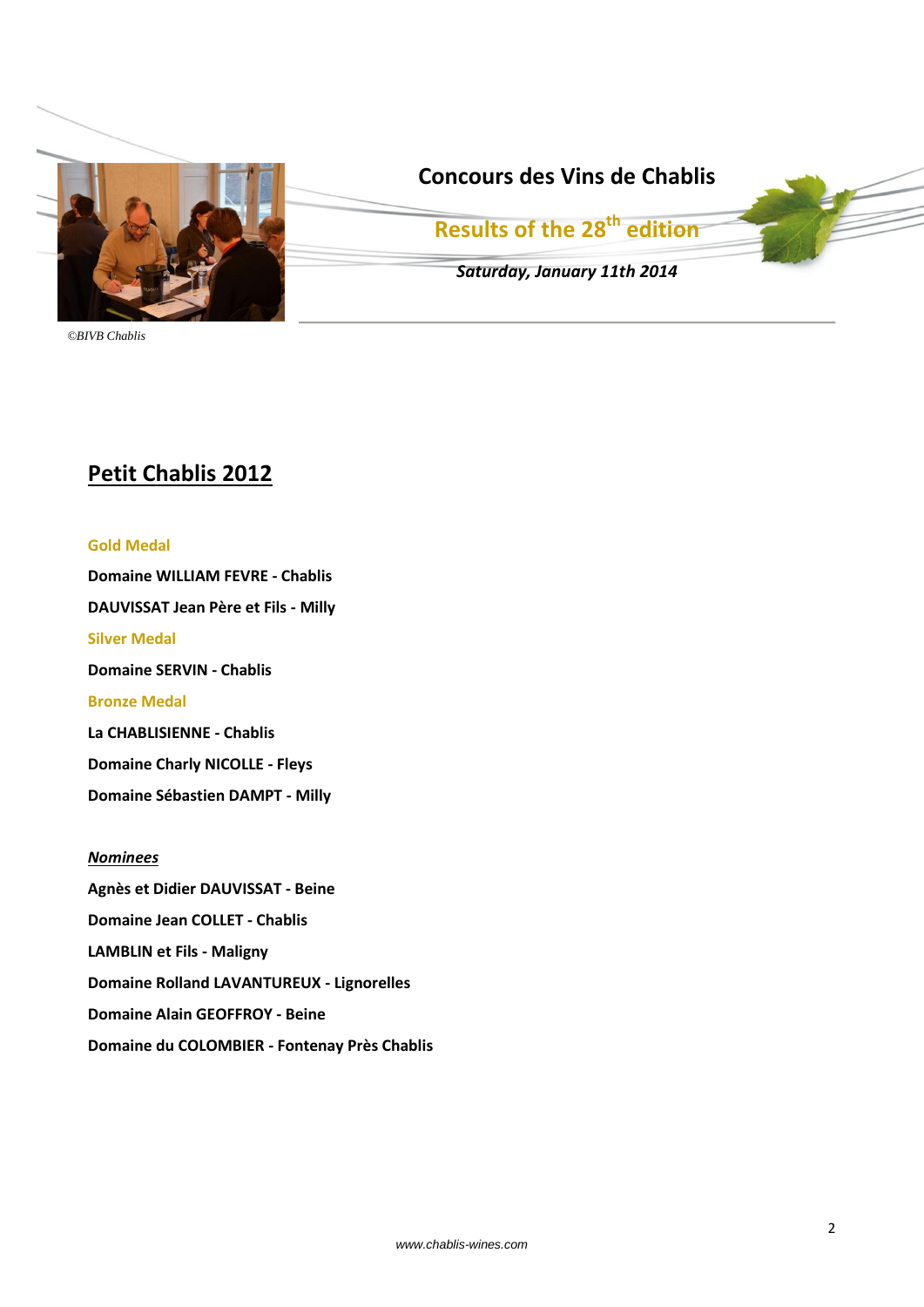

## **Chablis 2012**

# **Gold Medal Domaine de CHANTEMERLE - La Chapelle Vaupelteigne Silver Medal Domaine GAUTHERON Alain et Cyril - Fleys Bronze Medal Domaine Jean COLLET - Chablis Domaine VOCORET et Fils - Chablis Domaine Daniel SEGUINOT et Filles - Maligny Domaine de la MOTTE - Beine Domaine Charly NICOLLE - Fleys**

## *Nominees*

**Isabelle et Denis POMMIER - Poinchy Domaine Pascal BOUCHARD - Chablis Domaine Sébastien DAMPT - Milly Domaine CHRISTOPHE et Fils - Fyé Château de VIVIERS - Nuits Saint Georges Domaine SAVARY - Maligny**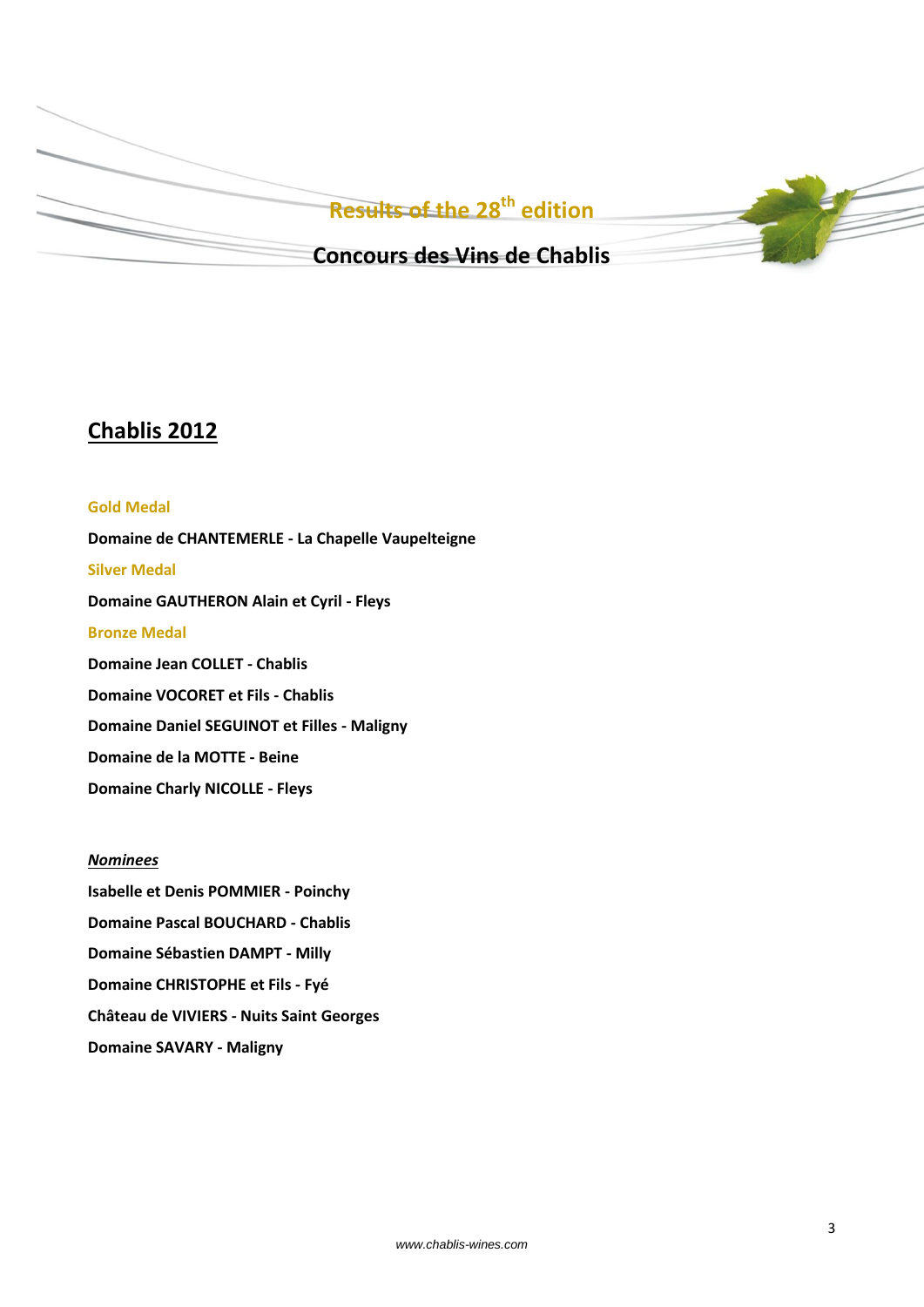# **Results of the 28th edition**

## **Concours des Vins de Chablis**

## **Chablis Premier Cru 2012, Right Bank**

#### **Gold Medal**

**Domaine PINSON Frères - MONT DE MILIEU - Chablis Silver Medal GARNIER Jérôme et Xavier - MONT DE MILIEU - Ligny le Chatel SIMONNET-FEBVRE - FOURCHAUME - Chitry le Fort Bronze Medal**

**Domaine Jean-Paul & Benoit DROIN - MONTEE DE TONNERRE – Chablis**

#### *Nominees*

**Domaine LONG DEPAQUIT - Les VAUCOPINS - Chablis La MEULIERE - Les FOURNEAUX - Fleys Domaine GAUTHERON Alain et Cyril - VAUCOUPIN - Fleys Corinne et Jean-Pierre GROSSOT – Les FOURNEAUX - Fleys Domaine Rolland LAVANTUREUX - FOURCHAUME - Lignorelles Domaine Jean-Paul & Benoit DROIN – MONT DE MILIEU - Chablis Domaine Alain GEOFFROY - FOURCHAUME - Beine Domaine WILLIAM FEVRE - VAULORENT - Chablis La CHABLISIENNE - VAULORENT - Chablis Domaine SERVIN – MONTEE DE TONNERRE - Chablis La CHABLISIENNE – MONTEE DE TONNERRE - Chablis Domaine WILLIAM FEVRE - MONTEE DE TONNERRE - Chablis Domaine Jean-Paul & Benoit DROIN - FOURCHAUME - Chablis Domaine Pascal BOUCHARD – MONT DE MILIEU - Chablis Domaine Charly NICOLLE - MONT DE MILIEU - Fley**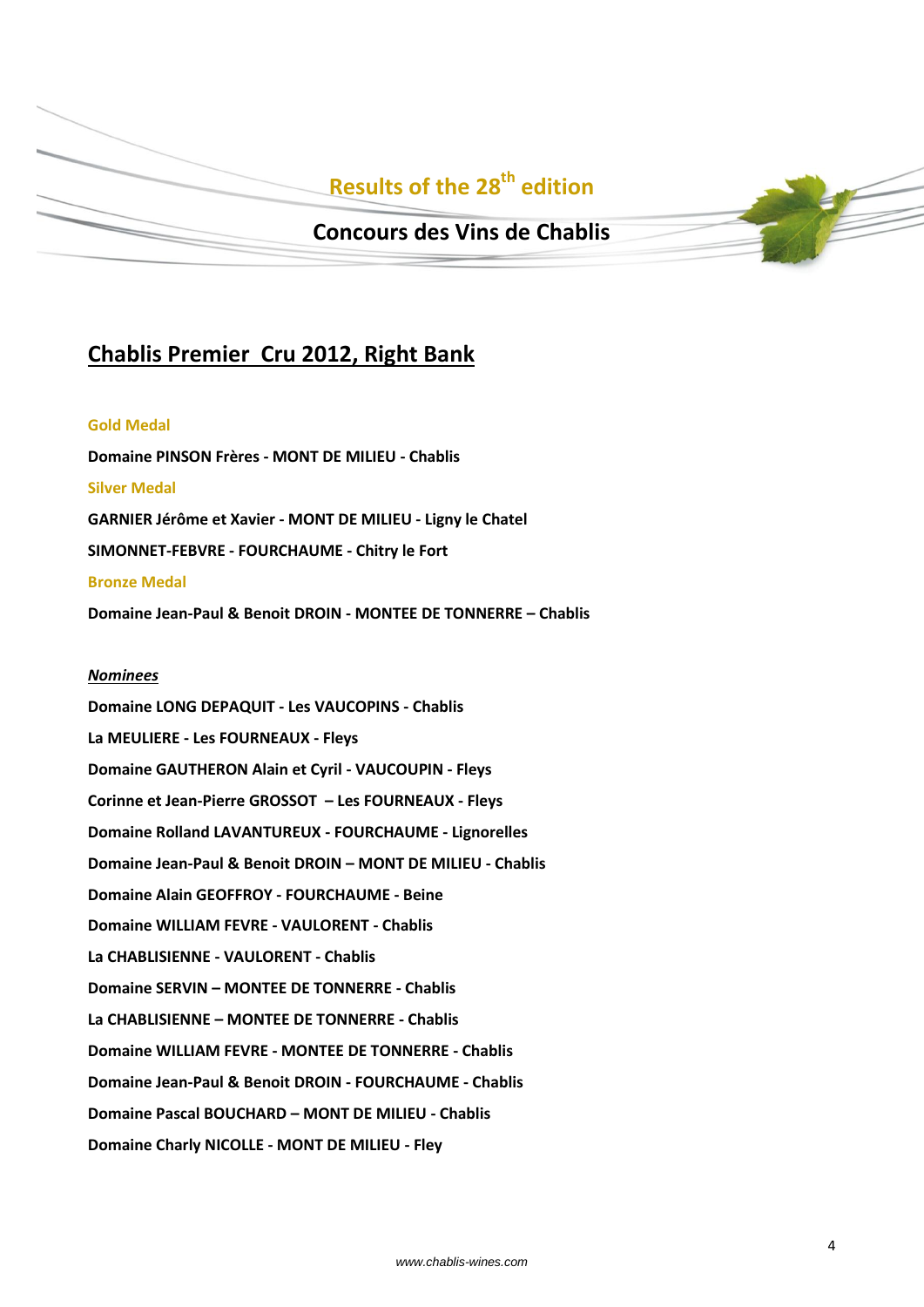

# **Chablis Premier Cru 2012, Left Bank**

### **Gold Medal**

**Domaine PINSON Frères** - **MONTMAINS - Chablis Domaine de la MOTTE - VAU LIGNEAU - Beine Silver Medal Claude CHEVALLIER** - **MONTMAINS - Montallery Domaine Daniel DAMPT et Fils - COTE DE LECHET - Milly Bronze Medal Domaine Bernard DEFAIX - Les LYS - Milly Domaine LAROCHE - Les VAUDEVEY - Chablis**

## *Nominees*

**Domaine LAROCHE - Les MONTMAINS - Chablis Domaine LONG DEPAQUIT - Les BEUGNONS - Chablis Domaine du CHARDONNAY - VAILLONS - Chablis LAMBLIN et Fils - VAILLONS - Maligny**